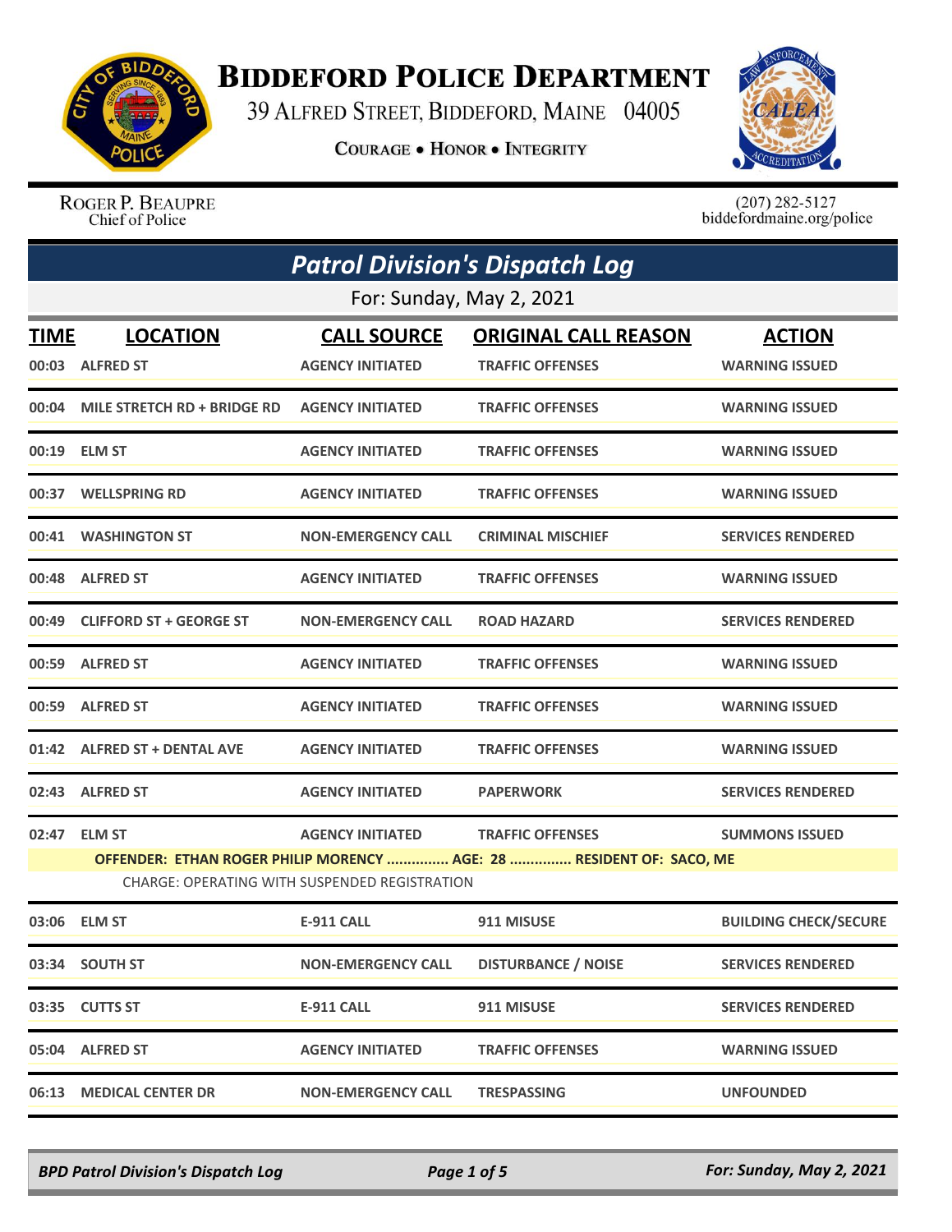| <b>TIME</b><br>07:25 | <b>LOCATION</b><br><b>MAIN ST</b>                | <b>CALL SOURCE</b><br><b>AGENCY INITIATED</b> | <b>ORIGINAL CALL REASON</b><br><b>TRAFFIC OFFENSES</b>                                             | <b>ACTION</b><br><b>VSAC ISSUED</b> |
|----------------------|--------------------------------------------------|-----------------------------------------------|----------------------------------------------------------------------------------------------------|-------------------------------------|
|                      | 07:38 SOUTH ST + DEARBORN AVE                    | <b>AGENCY INITIATED</b>                       | <b>TRAFFIC OFFENSES</b>                                                                            | <b>WARNING ISSUED</b>               |
| 07:44                | <b>MAIN ST</b>                                   | <b>AGENCY INITIATED</b>                       | <b>TRAFFIC OFFENSES</b>                                                                            | <b>WARNING ISSUED</b>               |
|                      | 07:59 ELM ST + CHADWICK PL                       | <b>AGENCY INITIATED</b>                       | <b>TRAFFIC OFFENSES</b>                                                                            | <b>VSAC ISSUED</b>                  |
|                      | 08:32 GRAHAM ST                                  | <b>AGENCY INITIATED</b>                       | <b>PAPERWORK</b>                                                                                   | <b>PAPERWORK NOT SERVED</b>         |
| 08:36                | <b>MAY ST + ORCHARD ST</b>                       | <b>AGENCY INITIATED</b>                       | <b>TRAFFIC OFFENSES</b>                                                                            | <b>WARNING ISSUED</b>               |
|                      | 08:43 SOUTH ST + HIGHLAND ST                     | <b>AGENCY INITIATED</b>                       | <b>TRAFFIC OFFENSES</b>                                                                            | <b>VSAC ISSUED</b>                  |
|                      | 08:52 WEST ST                                    | <b>AGENCY INITIATED</b>                       | <b>TRAFFIC OFFENSES</b>                                                                            | <b>VSAC ISSUED</b>                  |
|                      | 08:54 SOUTH ST + VILLAGE LN                      | <b>AGENCY INITIATED</b>                       | <b>TRAFFIC OFFENSES</b>                                                                            | <b>WARNING ISSUED</b>               |
|                      | 09:01 SOUTH ST                                   | <b>AGENCY INITIATED</b>                       | <b>TRAFFIC OFFENSES</b>                                                                            | <b>VSAC ISSUED</b>                  |
|                      | 09:13 ALFRED ST                                  | <b>AGENCY INITIATED</b>                       | <b>TRAFFIC OFFENSES</b>                                                                            | <b>VSAC ISSUED</b>                  |
|                      | 09:13 SOUTH ST                                   | <b>AGENCY INITIATED</b>                       | <b>TRAFFIC OFFENSES</b>                                                                            | <b>WARNING ISSUED</b>               |
|                      | 09:28 SOUTH ST                                   | <b>AGENCY INITIATED</b>                       | <b>TRAFFIC OFFENSES</b>                                                                            | <b>WARNING ISSUED</b>               |
| 09:30                | <b>MAIN ST</b>                                   | <b>WALK-IN AT STATION</b>                     | <b>ARTICLES LOST/FOUND</b>                                                                         | <b>REPORT TAKEN</b>                 |
|                      | 09:35 SOUTH ST + FOX HOLLOW DR                   | <b>AGENCY INITIATED</b>                       | <b>TRAFFIC OFFENSES</b>                                                                            | <b>WARNING ISSUED</b>               |
|                      | 09:41 ALFRED ST                                  | <b>AGENCY INITIATED</b>                       | <b>TRAFFIC OFFENSES</b>                                                                            | <b>WARNING ISSUED</b>               |
|                      | 09:42 MAIN ST                                    | <b>AGENCY INITIATED</b>                       | <b>TRAFFIC OFFENSES</b>                                                                            | <b>WARNING ISSUED</b>               |
|                      | 09:46 MEDICAL CENTER DR                          | E-911 CALL                                    | 911 MISUSE                                                                                         | <b>NO ACTION REQUIRED</b>           |
|                      | 10:01 ALFRED ST                                  | <b>AGENCY INITIATED</b>                       | <b>TRAFFIC OFFENSES</b>                                                                            | <b>WARNING ISSUED</b>               |
|                      | <b>10:05 MAIN ST</b>                             | <b>AGENCY INITIATED</b>                       | <b>TRAFFIC OFFENSES</b>                                                                            | <b>WARNING ISSUED</b>               |
|                      | 10:07 ALFRED ST<br><b>CHARGE: WARRANT ARREST</b> | <b>WALK-IN AT STATION</b>                     | <b>WARRANT ARREST</b><br>OFFENDER: CHRISTOPHER OTTO CLAUSNITZER  AGE: 35  RESIDENT OF: KITTERY, ME | <b>ARREST(S) MADE</b>               |
|                      | 10:11 ALFRED ST                                  | <b>AGENCY INITIATED</b>                       | <b>TRAFFIC OFFENSES</b>                                                                            | <b>WARNING ISSUED</b>               |
|                      | 10:12 MAIN ST                                    | <b>AGENCY INITIATED</b>                       | <b>TRAFFIC OFFENSES</b>                                                                            | <b>VSAC ISSUED</b>                  |
|                      | 10:27 MOUNTAIN RD                                | <b>AGENCY INITIATED</b>                       | <b>TRAFFIC OFFENSES</b>                                                                            | <b>VSAC ISSUED</b>                  |

*BPD Patrol Division's Dispatch Log Page 2 of 5 For: Sunday, May 2, 2021*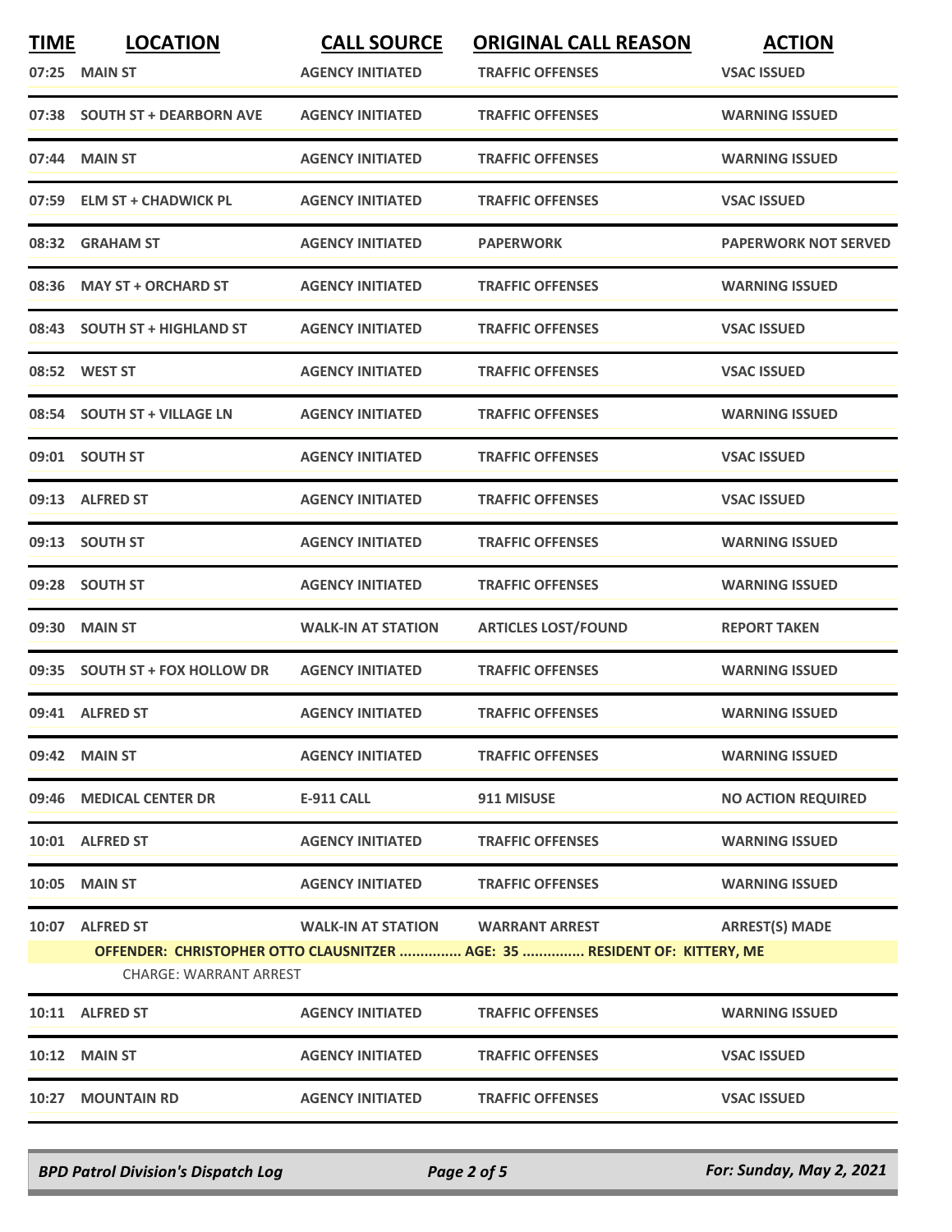| <b>TIME</b> | <b>LOCATION</b><br>10:54 SOUTH ST + MAY ST                                 | <b>CALL SOURCE</b><br><b>AGENCY INITIATED</b>                                                                             | <b>ORIGINAL CALL REASON</b><br><b>TRAFFIC OFFENSES</b>                             | <b>ACTION</b><br><b>VSAC ISSUED</b> |
|-------------|----------------------------------------------------------------------------|---------------------------------------------------------------------------------------------------------------------------|------------------------------------------------------------------------------------|-------------------------------------|
|             | 11:00 ELM ST                                                               | <b>AGENCY INITIATED</b>                                                                                                   | <b>TRAFFIC OFFENSES</b>                                                            | <b>WARNING ISSUED</b>               |
|             | 11:02 ALFRED ST + SUMMIT ST                                                | <b>NON-EMERGENCY CALL</b>                                                                                                 | <b>SUSPICION</b>                                                                   | <b>NEGATIVE CONTACT</b>             |
|             | 11:10 ELM ST                                                               | <b>AGENCY INITIATED</b>                                                                                                   | <b>TRAFFIC OFFENSES</b>                                                            | <b>VSAC ISSUED</b>                  |
|             | 11:16 ALFRED ST                                                            | <b>AGENCY INITIATED</b>                                                                                                   | <b>TRAFFIC OFFENSES</b>                                                            | <b>WARNING ISSUED</b>               |
|             | 11:29 SOUTH ST                                                             | <b>AGENCY INITIATED</b>                                                                                                   | <b>TRAFFIC OFFENSES</b>                                                            | <b>VSAC ISSUED</b>                  |
|             | 11:32 PEARL ST                                                             | <b>E-911 CALL</b>                                                                                                         | 911 MISUSE                                                                         | <b>NO ACTION REQUIRED</b>           |
|             | 11:38 PRECOURT ST                                                          | <b>AGENCY INITIATED</b>                                                                                                   | <b>TRAFFIC OFFENSES</b>                                                            | <b>VSAC ISSUED</b>                  |
|             | 11:45 MAY ST                                                               | <b>AGENCY INITIATED</b>                                                                                                   | <b>TRAFFIC OFFENSES</b>                                                            | <b>VSAC ISSUED</b>                  |
|             | 11:58 PRECOURT ST                                                          | <b>AGENCY INITIATED</b>                                                                                                   | <b>TRAFFIC OFFENSES</b>                                                            | <b>VSAC ISSUED</b>                  |
|             | 12:00 ELM ST<br>OFFENDER: JESSIE TULLEY  AGE: 39  RESIDENT OF: ARUNDEL, ME | <b>AGENCY INITIATED</b><br>CHARGE: UNLAWFUL POSSESSION OF SCHEDULED DRUG<br>CHARGE: UNLAWFUL POSSESSION OF SCHEDULED DRUG | <b>PAPERWORK</b><br>OFFENDER: JESSICA L DOYON  AGE: 32  RESIDENT OF: WATERBORO, ME | <b>SUMMONS ISSUED</b>               |
|             | 12:00 SOUTH ST                                                             | <b>AGENCY INITIATED</b>                                                                                                   | <b>TRAFFIC OFFENSES</b>                                                            | <b>VSAC ISSUED</b>                  |
|             | 12:03 POOL ST                                                              | <b>NON-EMERGENCY CALL</b>                                                                                                 | <b>ANIMAL COMPLAINT</b>                                                            | <b>SERVICES RENDERED</b>            |
|             | 12:11 SOUTH ST                                                             | <b>AGENCY INITIATED</b>                                                                                                   | <b>TRAFFIC OFFENSES</b>                                                            | <b>WARNING ISSUED</b>               |
|             | 12:23 CATHEDRAL OAKS DR + SOUTH S AGENCY INITIATED                         |                                                                                                                           | <b>TRAFFIC OFFENSES</b>                                                            | <b>WARNING ISSUED</b>               |
|             | 12:39 SOUTH ST + FOX HOLLOW DR                                             | <b>AGENCY INITIATED</b>                                                                                                   | <b>TRAFFIC OFFENSES</b>                                                            | <b>VSAC ISSUED</b>                  |
|             | 12:49 WEST CUTTS ST                                                        | E-911 CALL                                                                                                                | <b>ESCORTS / RELAYS</b>                                                            | <b>SERVICES RENDERED</b>            |
|             | 12:52 MAINE TPKE                                                           | <b>AGENCY INITIATED</b>                                                                                                   | <b>TRAFFIC OFFENSES</b>                                                            | <b>VSAC ISSUED</b>                  |
|             | 13:00 POOL ST                                                              | <b>NON-EMERGENCY CALL</b>                                                                                                 | 911                                                                                | <b>DISPATCH HANDLED</b>             |
|             | 13:05 FORTUNES ROCKS RD                                                    | E-911 CALL                                                                                                                | 911 MISUSE                                                                         | <b>NEGATIVE CONTACT</b>             |
|             | 13:11 BOULDER WAY                                                          | <b>AGENCY INITIATED</b>                                                                                                   | <b>TRAFFIC OFFENSES</b>                                                            | <b>WARNING ISSUED</b>               |
|             | 13:22 ELM ST                                                               | <b>NON-EMERGENCY CALL</b>                                                                                                 | <b>VIOL OF BAIL CONDITIONS</b>                                                     | <b>REPORT TAKEN</b>                 |
|             | 13:25 MAIN ST                                                              | <b>NON-EMERGENCY CALL</b>                                                                                                 | <b>CHECK WELFARE</b>                                                               | <b>REPORT TAKEN</b>                 |

*BPD Patrol Division's Dispatch Log Page 3 of 5 For: Sunday, May 2, 2021*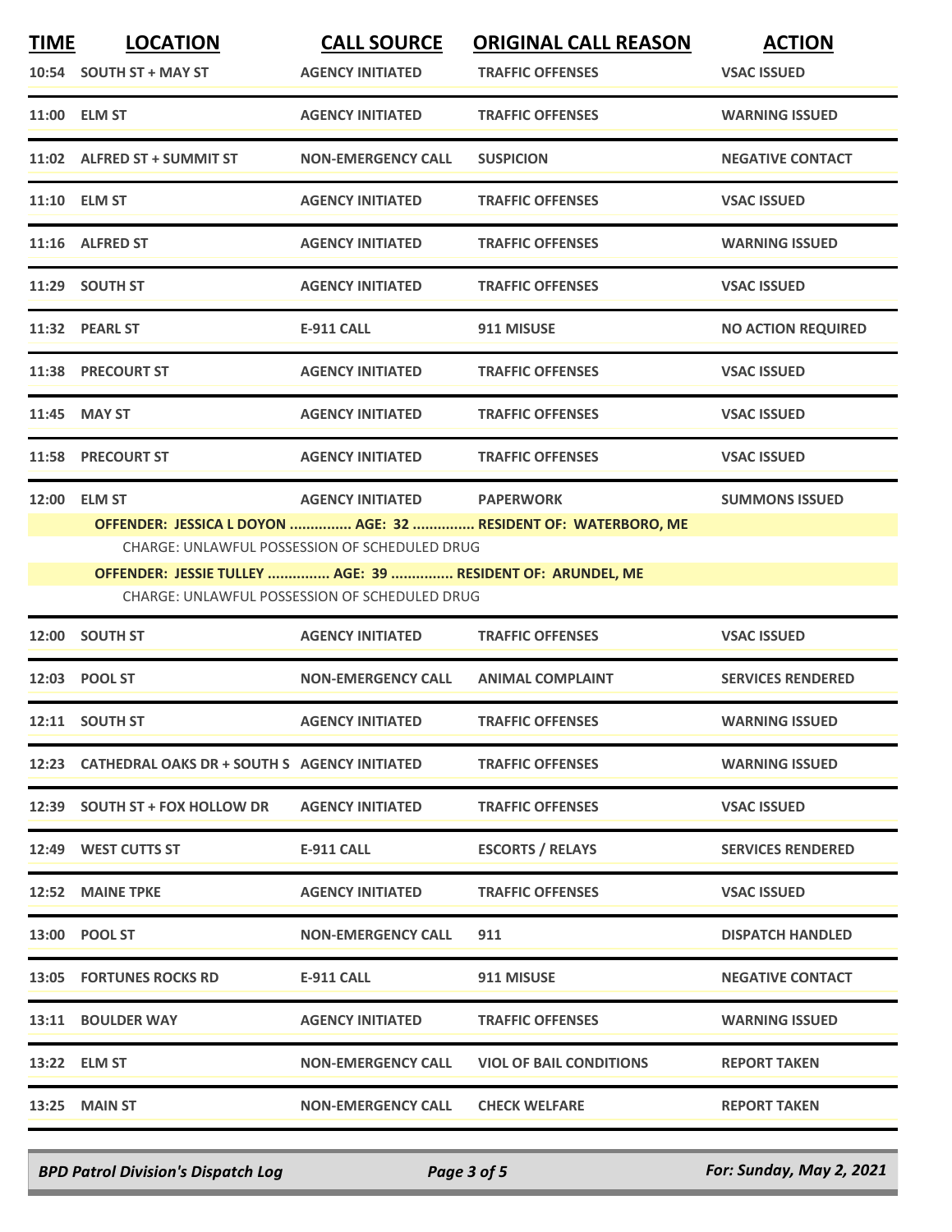| <b>TIME</b> | <b>LOCATION</b><br>13:28 GUINEA RD + MEETINGHOUSE R AGENCY INITIATED | <b>CALL SOURCE</b>        | <b>ORIGINAL CALL REASON</b><br><b>TRAFFIC OFFENSES</b> | <b>ACTION</b><br><b>VSAC ISSUED</b> |
|-------------|----------------------------------------------------------------------|---------------------------|--------------------------------------------------------|-------------------------------------|
|             | 13:46 MAIN ST                                                        | <b>NON-EMERGENCY CALL</b> | <b>CODES ENFORCEMENT</b>                               | <b>NO ACTION REQUIRED</b>           |
|             | 14:11 SOUTH ST                                                       | <b>AGENCY INITIATED</b>   | <b>TRAFFIC OFFENSES</b>                                | <b>WARNING ISSUED</b>               |
|             | 14:18 ELM ST                                                         | <b>NON-EMERGENCY CALL</b> | <b>ANIMAL COMPLAINT</b>                                | <b>NO ACTION REQUIRED</b>           |
|             | 14:19 ELM ST + PRECOURT ST                                           | <b>NON-EMERGENCY CALL</b> | <b>ANIMAL COMPLAINT</b>                                | <b>SERVICES RENDERED</b>            |
|             | 14:20 LESSARD AVE                                                    | <b>AGENCY INITIATED</b>   | <b>TRAFFIC OFFENSES</b>                                | <b>WARNING ISSUED</b>               |
|             | 14:43 MAIN ST                                                        | <b>NON-EMERGENCY CALL</b> | <b>WARRANT ARREST</b>                                  | <b>NO ACTION REQUIRED</b>           |
|             | 15:10 WEST ST + WENDELL AVE                                          | <b>AGENCY INITIATED</b>   | <b>TRAFFIC OFFENSES</b>                                | <b>WARNING ISSUED</b>               |
|             | 15:23 ELM ST + LANDRY ST                                             | <b>AGENCY INITIATED</b>   | <b>TRAFFIC OFFENSES</b>                                | <b>WARNING ISSUED</b>               |
|             | 15:33 MARINER WAY                                                    | <b>NON-EMERGENCY CALL</b> | <b>ANIMAL COMPLAINT</b>                                | <b>NEGATIVE CONTACT</b>             |
|             | 15:50 SOUTH ST + SOUTHVIEW DR                                        | <b>AGENCY INITIATED</b>   | <b>TRAFFIC OFFENSES</b>                                | <b>WARNING ISSUED</b>               |
| 16:16       | <b>THORNTON ST</b>                                                   | <b>WALK-IN AT STATION</b> | <b>ARTICLES LOST/FOUND</b>                             | <b>NO ACTION REQUIRED</b>           |
| 16:58       | <b>BARRA RD</b>                                                      | <b>NON-EMERGENCY CALL</b> | <b>ARTICLES LOST/FOUND</b>                             | <b>REPORT TAKEN</b>                 |
|             | 17:06 ALFRED ST                                                      | <b>NON-EMERGENCY CALL</b> | <b>SUSPICION</b>                                       | <b>SERVICES RENDERED</b>            |
|             | 17:42 MAIN ST                                                        | <b>NON-EMERGENCY CALL</b> | <b>SUSPICION</b>                                       | <b>SERVICES RENDERED</b>            |
|             | 18:09 HILL ST                                                        | <b>NON-EMERGENCY CALL</b> | <b>FRAUD / SCAM</b>                                    | <b>CIVIL COMPLAINT</b>              |
|             | 18:57 QUIMBY ST                                                      | <b>E-911 CALL</b>         | <b>JUVENILE OFFENSES</b>                               | <b>SERVICES RENDERED</b>            |
|             | 18:57 POOL ST                                                        | <b>AGENCY INITIATED</b>   | <b>TRAFFIC OFFENSES</b>                                | <b>WARNING ISSUED</b>               |
|             | 19:18 SOUTH ST                                                       | <b>NON-EMERGENCY CALL</b> | <b>CHECK WELFARE</b>                                   | <b>SERVICES RENDERED</b>            |
|             | 19:31 ELM ST                                                         | <b>E-911 CALL</b>         | 911 MISUSE                                             | <b>DISPATCH HANDLED</b>             |
|             | 19:34 SOUTH ST                                                       | <b>AGENCY INITIATED</b>   | <b>TRAFFIC OFFENSES</b>                                | <b>WARNING ISSUED</b>               |
|             | <b>19:41 MAIN ST</b>                                                 | <b>NON-EMERGENCY CALL</b> | <b>CHECK WELFARE</b>                                   | <b>SERVICES RENDERED</b>            |
|             | 19:46 ST MARYS ST                                                    | <b>E-911 CALL</b>         | <b>DISTURBANCE / NOISE</b>                             | <b>REPORT TAKEN</b>                 |
|             | 20:44 BIDDEFORD GATEWAY CTR                                          | <b>WALK-IN AT STATION</b> | <b>ARTICLES LOST/FOUND</b>                             | <b>SERVICES RENDERED</b>            |
|             | 21:22 SUMMER ST                                                      | <b>NON-EMERGENCY CALL</b> | <b>DISTURBANCE / NOISE</b>                             | <b>UNFOUNDED</b>                    |

*BPD Patrol Division's Dispatch Log Page 4 of 5 For: Sunday, May 2, 2021*